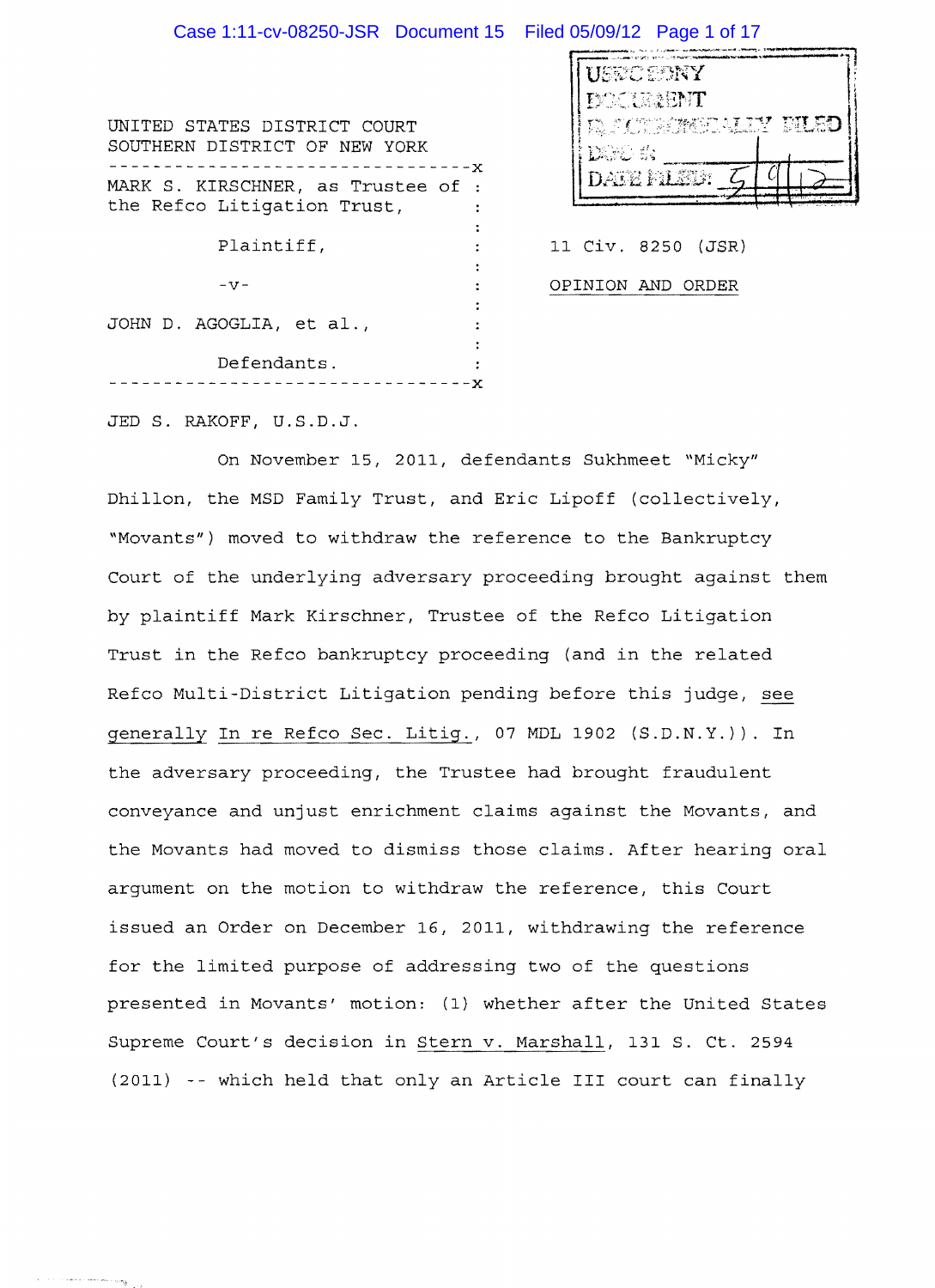## Case 1:11-cv-08250-JSR Document 15 Filed 05/09/12 Page 2 of 17

resolve a state law tortious interference claim that was asserted in a bankruptcy proceeding -- the Bankruptcy Court can finally resolve the Trustee's claims; and (2) if the Bankruptcy Court cannot finally resolve those claims, whether the Bankruptcy Court can still be utilized to recommend findings of fact and conclusions of law for the District Court to consider.

Having now fully considered the parties' briefs, notices of supplemental authority, oral arguments, and the opinions of the various district and bankruptcy courts around the country likewise attempting to reconcile Stern v. Marshall with settled bankruptcy practice, the Court, for the reasons that follow, answers the questions thusly: (1) Under the doctrine of Stern v. Marshall, the Bankruptcy Court lacks the constitutional authority to enter final judgment on the Trustee's claims against the Movants, and therefore these claims must be adjudicated by an Article III court. (2) Nonetheless, the Bankruptcy Court does have lawful authority to conduct proceedings and issue a report and recommendation to the District Court on Movants' motion to dismiss, provided it is subject to de novo review.

By way of background, Refco, before it entered bankruptcy, was one of the largest commodities brokerage firms in the United States. On October 10, 2005, the company disclosed that certain Refco insiders were using money in customer

2

 $\sim 10^{-1}$ 

叶树脂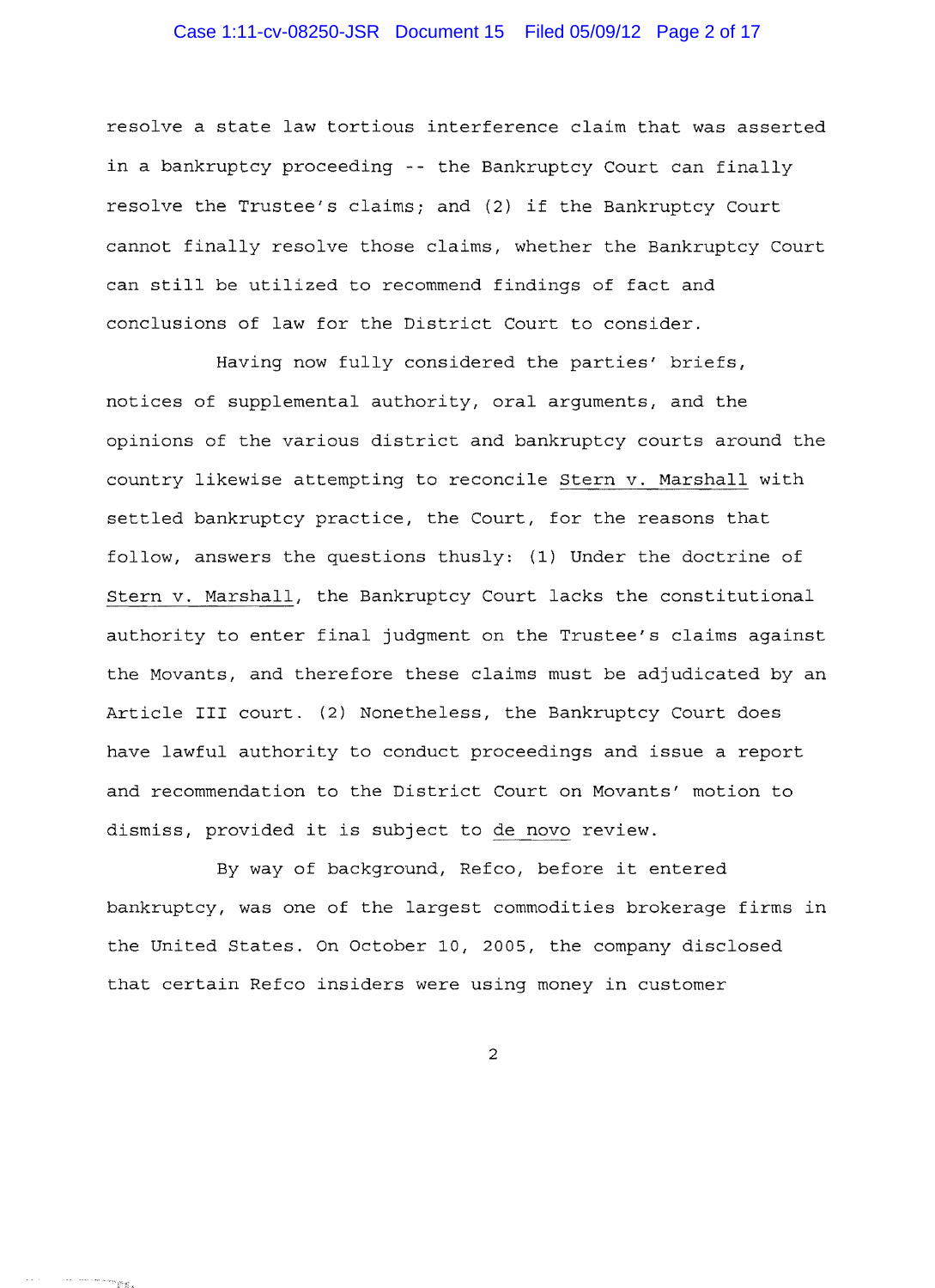## Case 1:11-cv-08250-JSR Document 15 Filed 05/09/12 Page 3 of 17

brokerage accounts to fund the firm's operating expenses and hide Refco's insolvency, all the while enriching themselves. Refco and its associated entities filed for voluntary Chapter 11 Bankruptcy in the Southern District of New York on October 17, 2005. Thereafter, on December 15, 2006, the Bankruptcy Court confirmed a proposed reorganization plan that, inter alia, created the Refco Litigation Trust, on behalf of which the Trustee (the plaintiff here) filed numerous litigation claims against various parties. On October 15, 2007, the Trustee filed a complaint in the Bankruptcy Court against the Movants, asserting two kinds of state law tort claims: fraudulent conveyance claims under the New York Debtor Creditor Law, and unjust enrichment claims under New York common law. See Compl.  $\P$  60-63, 75-76. The gist of the claims is that the Movants, former executives at Refco, were coconspirators in the Refco fraud and, pursuant to that fraud, received \$80 million from RGL, a Refco-affiliated entity. Id. 1 145-55. The Trustee seeks to avoid as fraudulent, or to recover as unjust enrichment, the money transferred from RGL to the Movants. Id. **11** 153-55.

District courts have original jurisdiction over bankruptcy cases and all civil proceedings "arising under title 11, or arising in or related to cases under title 11." 28 U.S.C. § 1334. Pursuant to 28 U.S.C. § 157(a), a district court may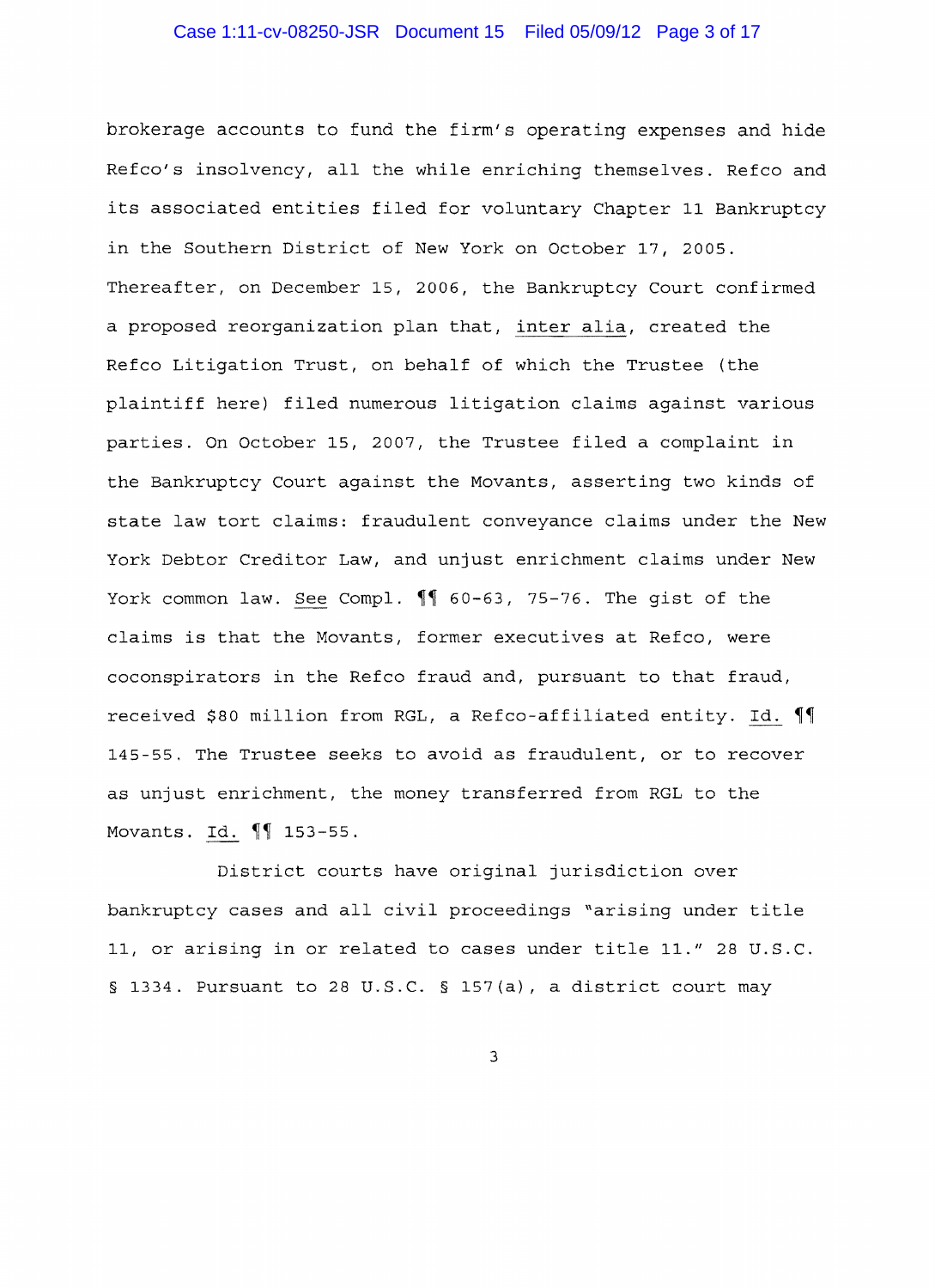# Case 1:11-cv-08250-JSR Document 15 Filed 05/09/12 Page 4 of 17

refer actions within its bankruptcy jurisdiction to the bankruptcy court of that district. The Southern District of New York has a standing order in place that provides for automatic reference of bankruptcy cases to the bankruptcy court. *See* In re Standing Order of Reference Re: Title 11, 12 Misc. 32 (S.D.N.Y. Feb. 1, 2012).

There are two types of bankruptcy proceedings delineated in § 157: "'core proceedings,' which the bankruptcy court may 'hear and determine' and on which the court 'may enter appropriate orders and judgments,' § 157(b) (1), [and] 'non-core proceedings,' which the bankruptcy court may hear, but for which the bankruptcy court is only empowered to submit proposed findings of fact and conclusions of law to the district court for de novo review, § 157 (c) (1) *."* In re Orion Pictures Corp., 4 F. 3d  $1095$ ,  $1100-01$  (2d Cir. 1993). In Stern v. Marshall, the Supreme Court held that the state law tortious interference counterclaim before it could be finally adjudicated only by an Article III court and not by the bankruptcy court, even though the counterclaim was a "core" proceeding under § 157. The primary question here is whether the reasoning of Stern also makes it unconstitutional for the bankruptcy court to resolve state law fraudulent conveyance claims. $<sup>1</sup>$ </sup>

 $^1$  The Bankruptcy Court determined that the Trustee's fraudulent conveyance claims were statutorily core, and that the unjust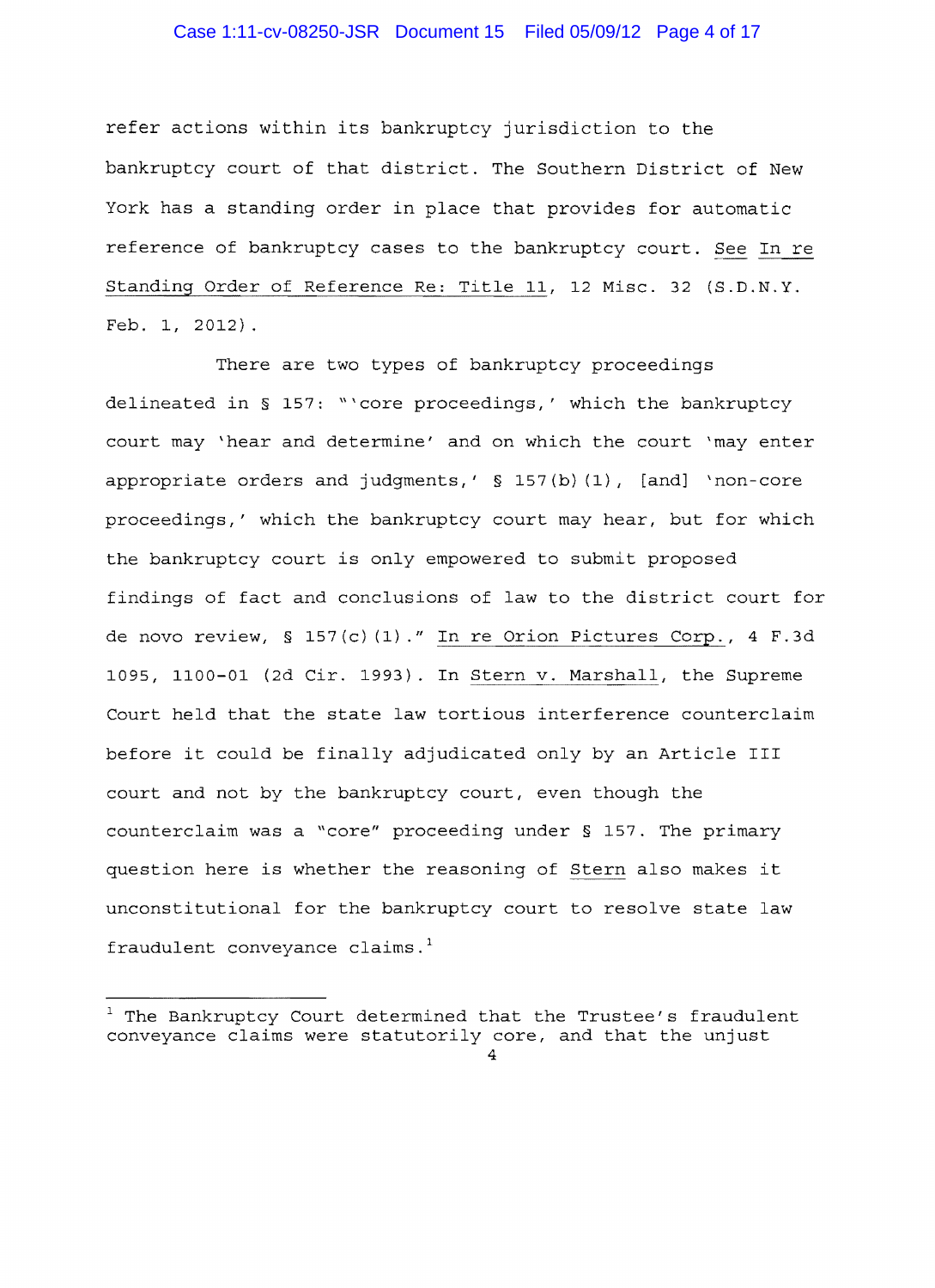In reaching its conclusion in *Stern*, the Court held that:

When a suit is made of the stuff of the traditional actions at common law tried by the courts at Westminster in 1789, and is brought within the bounds of federal jurisdiction, the responsibility for deciding that suit rests with Article III judges in Article III courts.

Id. at 2609 (internal quotation marks and citation omitted) . Although bankruptcy courts still have the ability to finally decide so-called "public rights" claims that assert rights derived from a federal regulatory scheme and are therefore not the "stuff of traditional *actions / "* as well as claims that are necessarily resolved in ruling on a creditor's proof of claim (~I a voidable preference claim) *1* see *Stern l* 131 S. Ct. at *2611-18 1* those exceptions do not apply to the state law tortious interference counterclaim presented in Stern because it is a traditional "private rights" claim. Id. Because Supreme Court precedent, as discussed below, likewise indicates that the

enrichment claims were non-core as pled, without prejudice to the Trustee to replead. See In re Refco Inc., Adv. Pro. No. 07-03060 (RDD) (Bankr. S.D.N.Y. Apr. 9, 2008); see also In re Refco Inc. (Memphis Holdings), 461 B.R. 181, 184 (Bankr. S.D.N.Y. 2011) (holding that Trustee/s unjust enrichment claim against Memphis Holdings defendants was statutorily core). Accordingly, since neither party contends the Bankruptcy Court will be entering final judgment on the Trustee's unjust enrichment claims, this Court need only address whether the Bankruptcy Court has the power to finally adjudicate the Trustee/s fraudulent conveyance claims after Stern. That being said*1* the analysis would lead to the same result here for the Trustee/s unjust enrichment claims as for his fraudulent conveyance claims.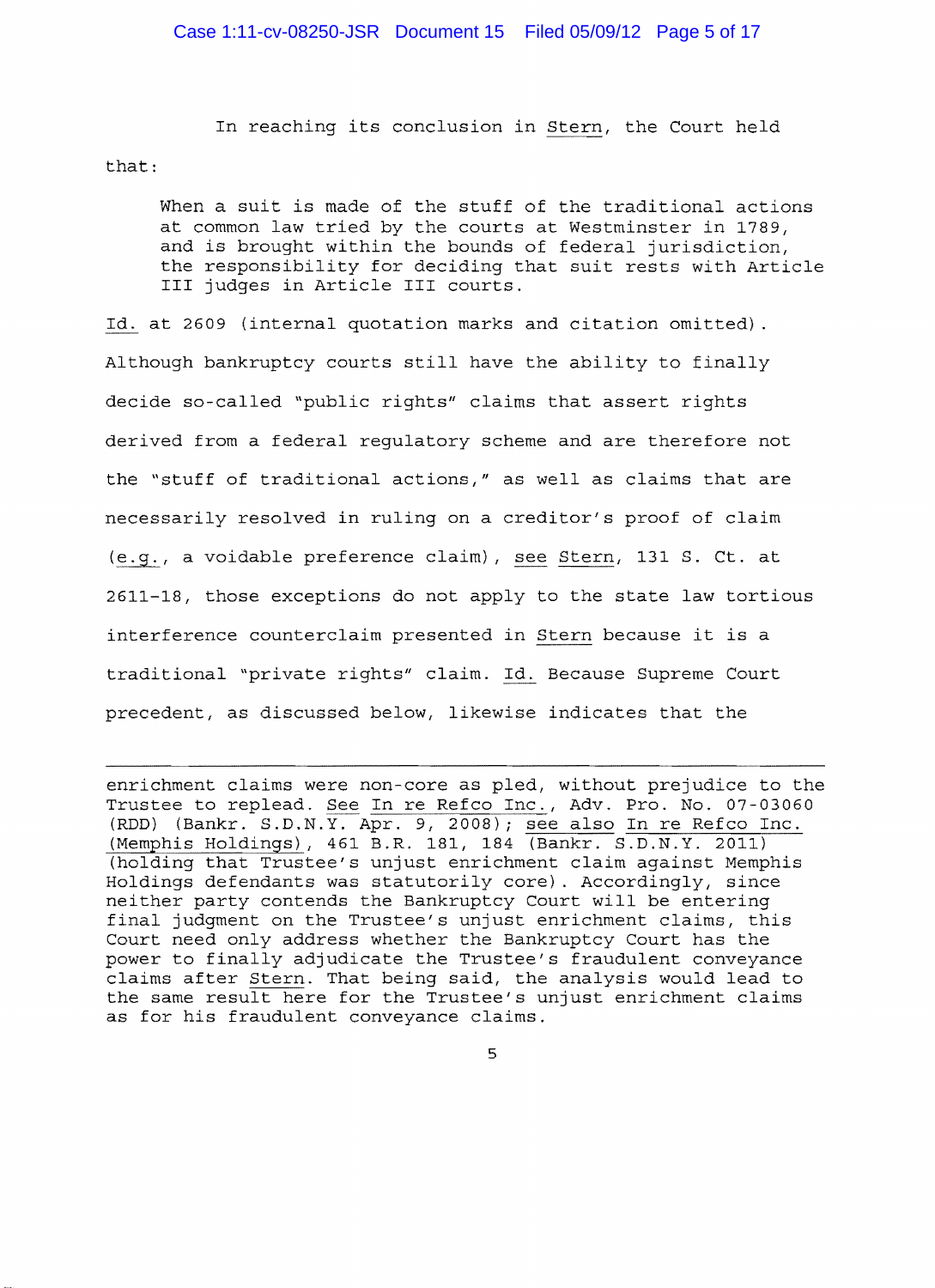#### Case 1:11-cv-08250-JSR Document 15 Filed 05/09/12 Page 6 of 17

Trustee's claims here are "private rights" claims based on common law, this court concludes that only an Article III court may render final judgment on the Trustee's claims.

At the threshold, however, the Trustee argues that because the underlying adversary proceeding is only at the motion to dismiss stage, the Bankruptcy Court is merely ruling on a "pre trial" matter that does not intrude on the District Court's sole authority to enter "final judgment." See Opposition to Motion of Sukhmeet "Micky" Dhillon, MSD Family Trust, and Eric Lipoff to Withdraw the Reference dated Nov. 28, 2011 ("Trustee Opp. Br.") at 7-9. Indeed, in ruling on a separate motion to dismiss in the underlying adversary proceeding filed by other defendants who did not join the instant motion to withdraw the reference, the Bankruptcy Court argued that the constitutional question was "not particularly meaningful" on a motion to dismiss, as an order denying the motion would not enter "final judgment" and an order granting the motion would be subject to the same de novo standard of review on a bankruptcy appeal as a report and recommendation in a "non-core" proceeding. See In re Refco Inc. (Memphis Holdings), 461 B.R. 181, 185 (Bankr. S.D.N.Y.  $2011$ ).<sup>2</sup>

 $2$  The Bankruptcy Court, however, ultimately concluded that because Stern also implicates whether a bankruptcy court has the statutory power to issue a report and recommendation in a "core" proceeding where it lacks constitutional authority to enter final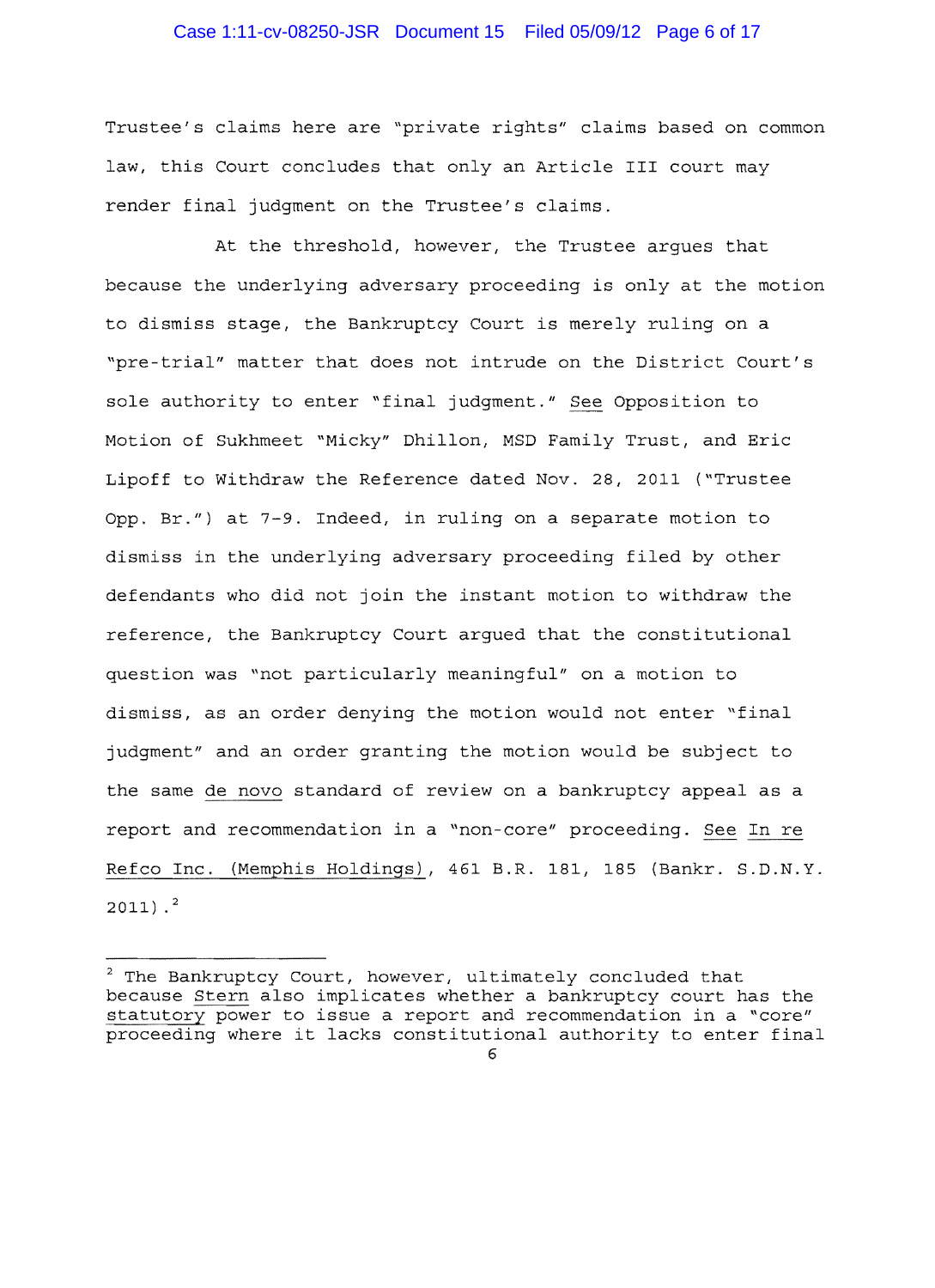This reasoning is flawed. It confuses the power to enter final judgment with the right to appeal. If there is no appeal, the grant of the motion to dismiss for failure to state a claim is a final judgment dismissing the claim and is given res judicata and collateral estoppel effect. See Teltronics Servs. v. L M Ericsson Comms., Inc., 642 F.2d 31, 34-35 (2d Cir. 1981) (holding judgment under Fed. R. Civ. P. 12(b) (6) is entitled to res judicata effect) *i* Corbett v. MacDonald Moving Servs., Inc., 124 F.3d 82, 88 (2d Cir. 1997) (holding that collateral attacks on bankruptcy court's jurisdiction are barred by res judicata). But this cannot be proper unless the bankruptcy court had the power to render final judgment in the first place. See Kontrick v. Ryan, 540 U.S. 443, 455 (2004) (noting court should raise subject-matter jurisdiction sua sponte) (citing Masnfeld, C. & L.M. Ry. Co. v. Swan, 111 U.S. 379, 384 (1884) ("[T]he first duty of this court is, sua sponte, if not moved to it by either party, to examine the sufficiency of that plea, and thus to take care that neither the circuit court nor this court shall use the judicial power of the United States in a case to which the constitution and laws of the United States have not extended that power.")); see also In re Ortiz, 665 F.3d 906, 910-11 (7th Cir.

judgment, it needed to reach the issue of whether it could finally decide the Trustee's claims. See Memphis Holdings, 461 B.R. at 185-86.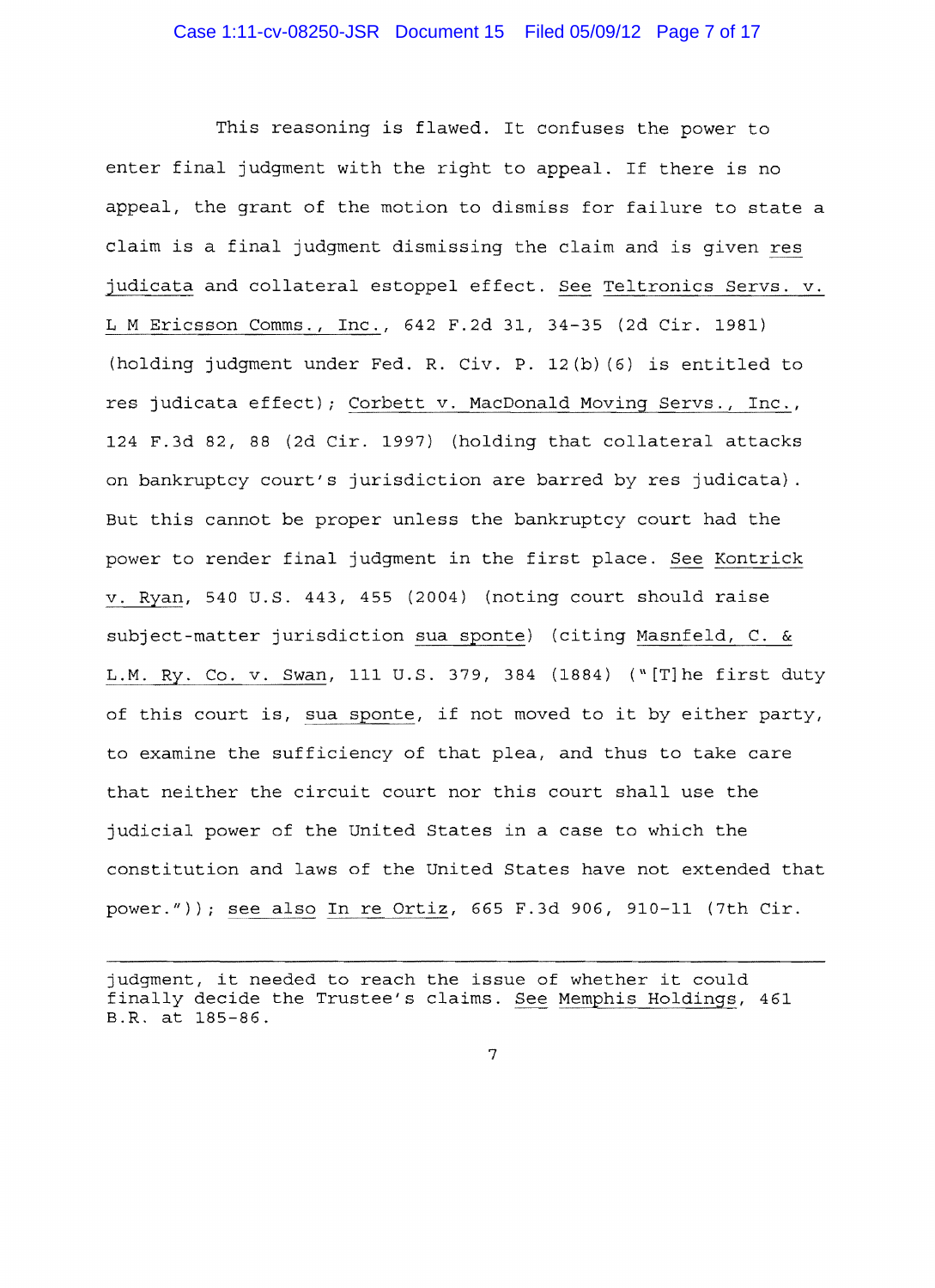## Case 1:11-cv-08250-JSR Document 15 Filed 05/09/12 Page 8 of 17

2011) (noting that whether bankruptcy court has constitutional authority to enter final judgment also affects a court of appeals' direct appellate jurisdiction under 28 U.S.C. §  $158(d)(2)$ ). Thus, even at the motion to dismiss stage, the question of whether the Bankruptcy Court has jurisdiction to enter a final order arises, regardless of the standard of appellate review.

As previously noted, the heart of the Stern opinion rests on the distinction between "private rights" claims, the "stuff" of common law, over which only an Article III court can render final judgment, and "public rights" claims that assert claims "derived from" or "closely intertwined" with a federal regulatory scheme and that therefore can be fully adjudicated by an Article I bankruptcy court without intruding on the separation of powers set out by Article III. Stern, 131 S. Ct. at 2611-16. The Supreme Court first outlined how the "public rights" exception applied to the bankruptcy courts when it held in Northern Pipeline Constr. Co. v. Marathon Pipe Line *Co.,* 458 U.S. 50 (1982), that the Bankruptcy Act of 1978 unconstitutionally conferred Article III jurisdiction on the bankruptcy courts. Although the plurality and the concurrence disagreed over the scope of the "public rights" exception, a majority of the Court in Northern Pipeline agreed that the state common law claims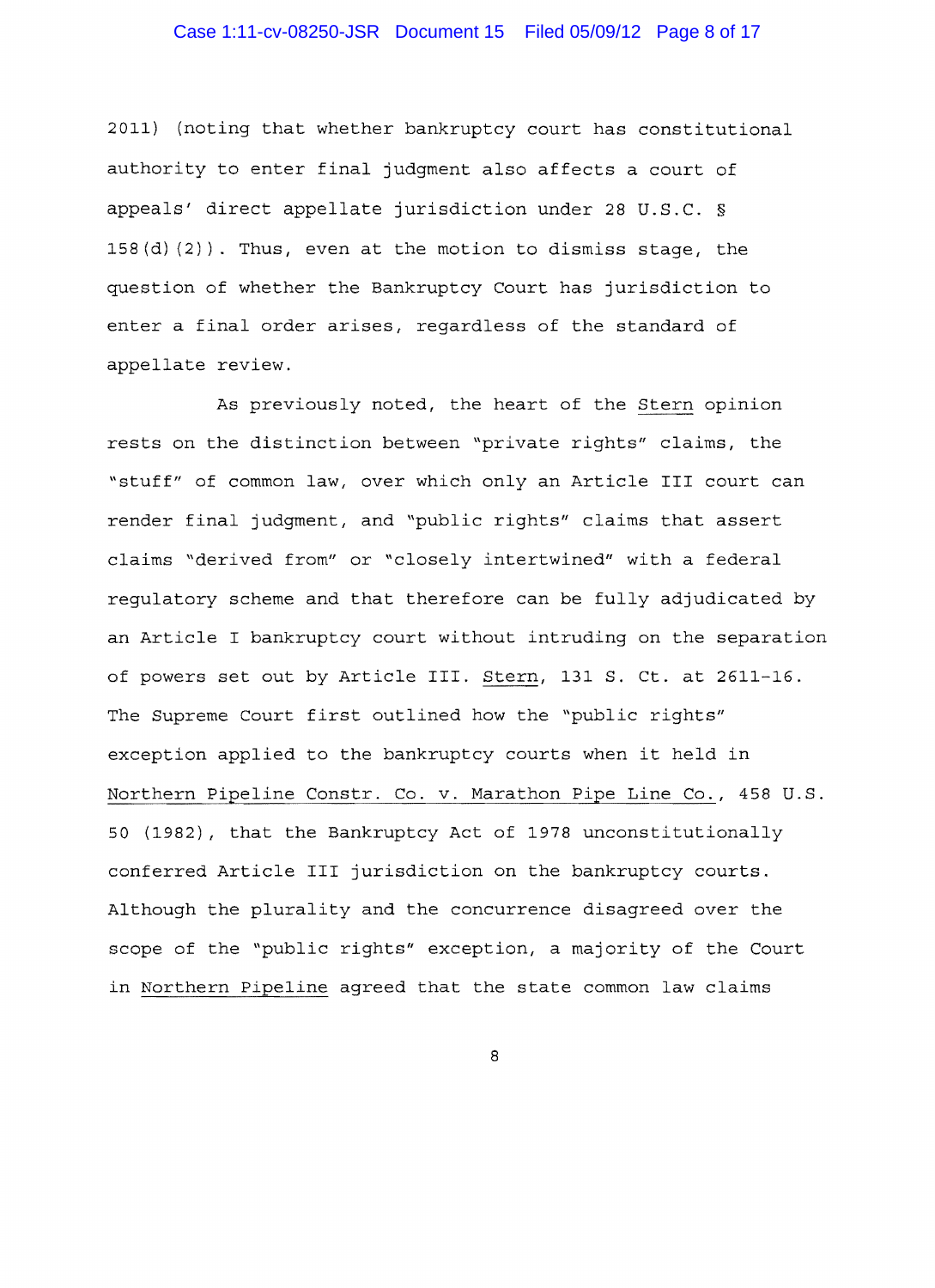## Case 1:11-cv-08250-JSR Document 15 Filed 05/09/12 Page 9 of 17

before it were not claims asserting "public rights." See id. at 69-72 (plurality opinion); id. at 90-91 (Rehnquist, J., concurring in the judgment); accord Stern, 131 S. Ct. 2611.

In further tracing the Supreme Court/s development of the "public rights" exception, the Stern Court relied heavily on Granfinanciera, S.A. v. Nordberg, 492 U.S. 33 (1989), which held that the Seventh Amendment right to a jury trial applied to fraudulent conveyance actions. Id. at 36. Granfinanciera, as the Stern Court explained, rejected the notion that fraudulent conveyance actions were cases involving "public rights." See Stern, 131 S Ct. at 2614 (citing Granfinanciera, 492 U.S. at 54 55). According to the Stern Court, Granfinanciera "reasoned that fraudulent conveyance suits were 'quintessentially suits at common law that more nearly resemble state law contract claims brought by a bankrupt corporation to augment the bankruptcy estate than they do creditors' hierarchically ordered claims to a pro rata share of the bankruptcy res.'" Id. (quoting Granfinanciera, 492 U.S. at 56). Indeed, the Court in Stern analogized the state law tortious interference counterclaim before it to the fraudulent conveyance claim before the Court in Granfinanciera to hold that the counterclaim was a "private rights" claim that had to be adjudicated by an Article III Court. Id. To now conclude that the very claim presented in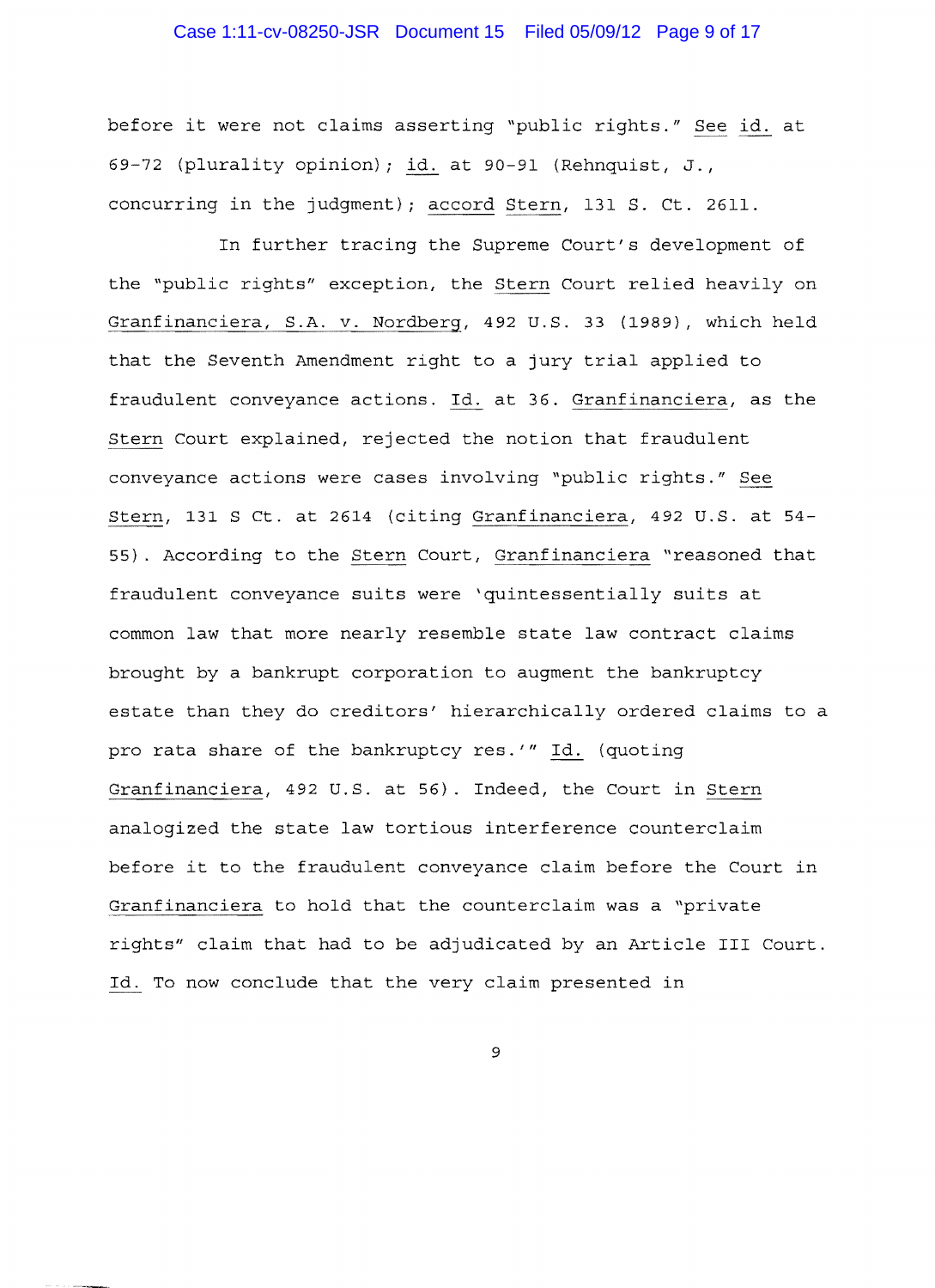Granfinanciera - a fraudulent convevance claim - is a "public rights" claim would be totally at odds with the Stern Court's analogy to Granfinanciera.

Further, like the tortious interference counterclaim in Stern, the Trustee's claims in this adversary proceeding "exist[] without regard to [the] bankruptcy proceeding." Stern, 131 S. Ct. 2618. The bankruptcy reorganization plan is already confirmed, and the fraudulent conveyance claims brought by the Refco Litigation Trust are simply intended to increase payouts to creditors under the confirmed plan. The Movants are sued as coconspirators in the Refco fraud. They have filed no proofs of claims or otherwise "consented" to the Bankruptcy Court's resolution of the Trustee's claims, §ee id. at 2614-18, even assuming arguendo that that would make a difference. These claims for fraudulent conveyance under New York statutory law are claims that seek "to augment the bankruptcy estate - the very type of claim that . . . must be decided by an Article III court." Stern 131 S. Ct. at 2616 {citing Granfinanciera, 492 U.S. 33; Northern Pipeline,  $458 \text{ U.S. } 50$ ).<sup>3</sup>

<sup>&</sup>lt;sup>3</sup> This is the conclusion already reached since Stern by several courts. See, e.g., In re Lyondell Chem. Co., No. 11 Civ. 8251 (DLC), 2012 WL 1038749, at \*6-9 (S.D.N.Y. Mar. 29, 2012); In re Heller Ehrman LLP, 464 B.R. 348, 354 (N.D. Cal. 2011) ("Stern clearly implied that the bankruptcy court lacks constitutional authority to enter final judgment on. . fraudulent conveyance claims . . . ."); In re Coudert Bros. LLP, No. 11-2785 (CM), 2011 WL 5593147, at  $*7-\overline{9}$  (S.D.N.Y. Sept. 23, 2011) (holding bankruptcy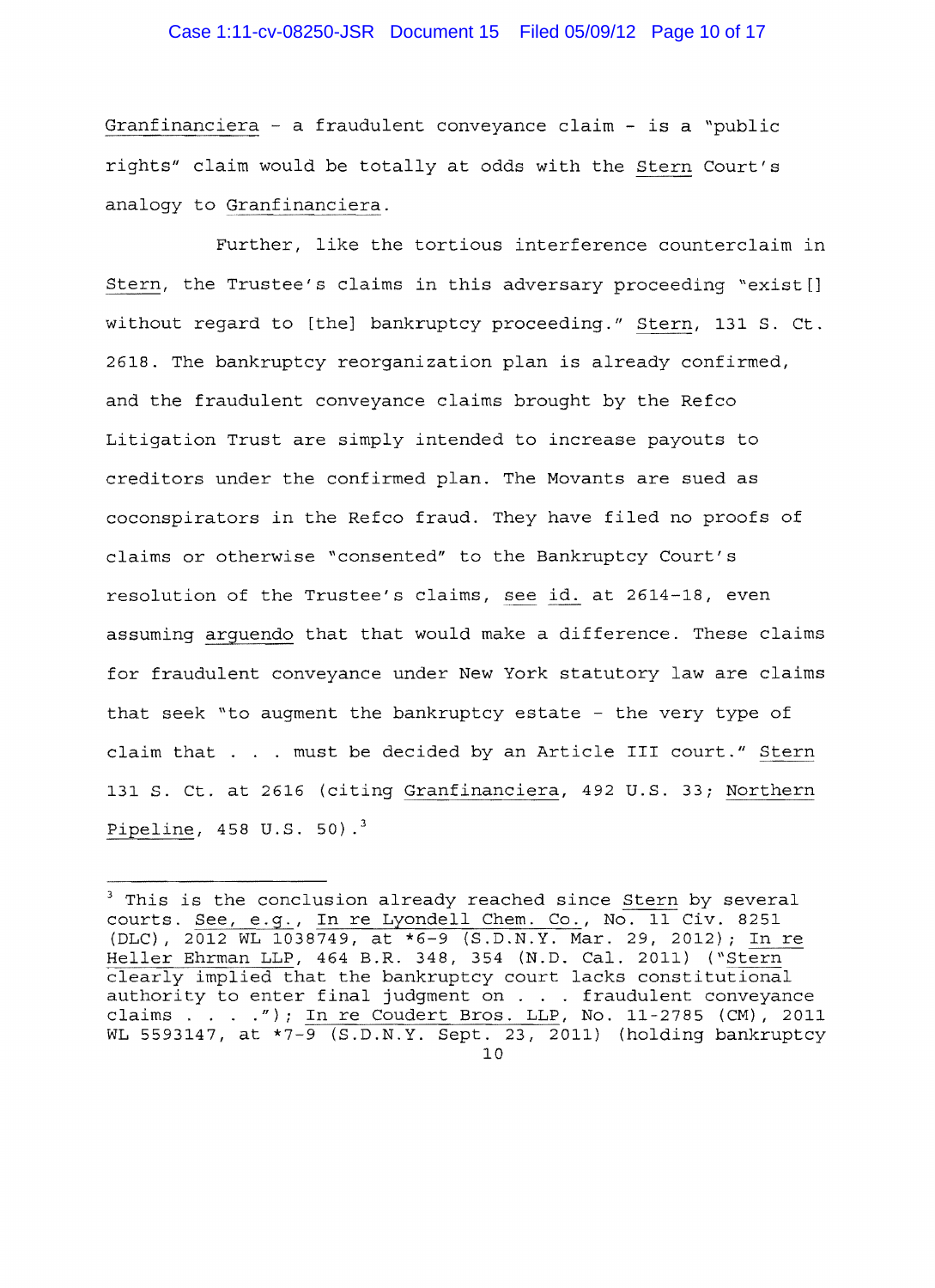This Court is mindful of the fact that the Bankruptcy Court overseeing the Refco bankruptcy reached the opposite conclusion. Memphis Holdings, 461 B.R. 181. Beyond all else, the Bankruptcy Court relied on the Supreme Court's dictum that the holding in Stern was "limited" and "narrow," and not intended to upset the division of labor between the Bankruptcy Courts and Article III courts, which had "historically" included bankruptcy courts entering final judgments on fraudulent transfer claims. See id. at 461 B.R. at 186-92. But quite aside from the fact that this alleged historical practice has existed, at most, for only a few decades, cautionary dicta and past practice do not overcome the logic of the Supreme Court's holding in Stern. This Court concludes that simple logic dictates unequivocally that fraudulent conveyance claims like those brought here are "private rights" claims that, under Stern and the Constitution, must be finally decided by an Article III Court.

Stern, however, does not resolve the question of whether a bankruptcy court has the statutory authority to issue proposed findings of fact and conclusions of law on those "core" claims - like the Trustee's fraudulent conveyance claims - where,

court lacked constitutional authority to finally decide Trustee's private state law claims, including, inter alia, fraudulent conveyance claim). But see Memphis Holdings, 461 B.R. at 186 (collecting bankruptcy court decisions that have split on whether Stern dictates that bankruptcy courts no constitutional authority to decide finally fraudulent transfer claims) .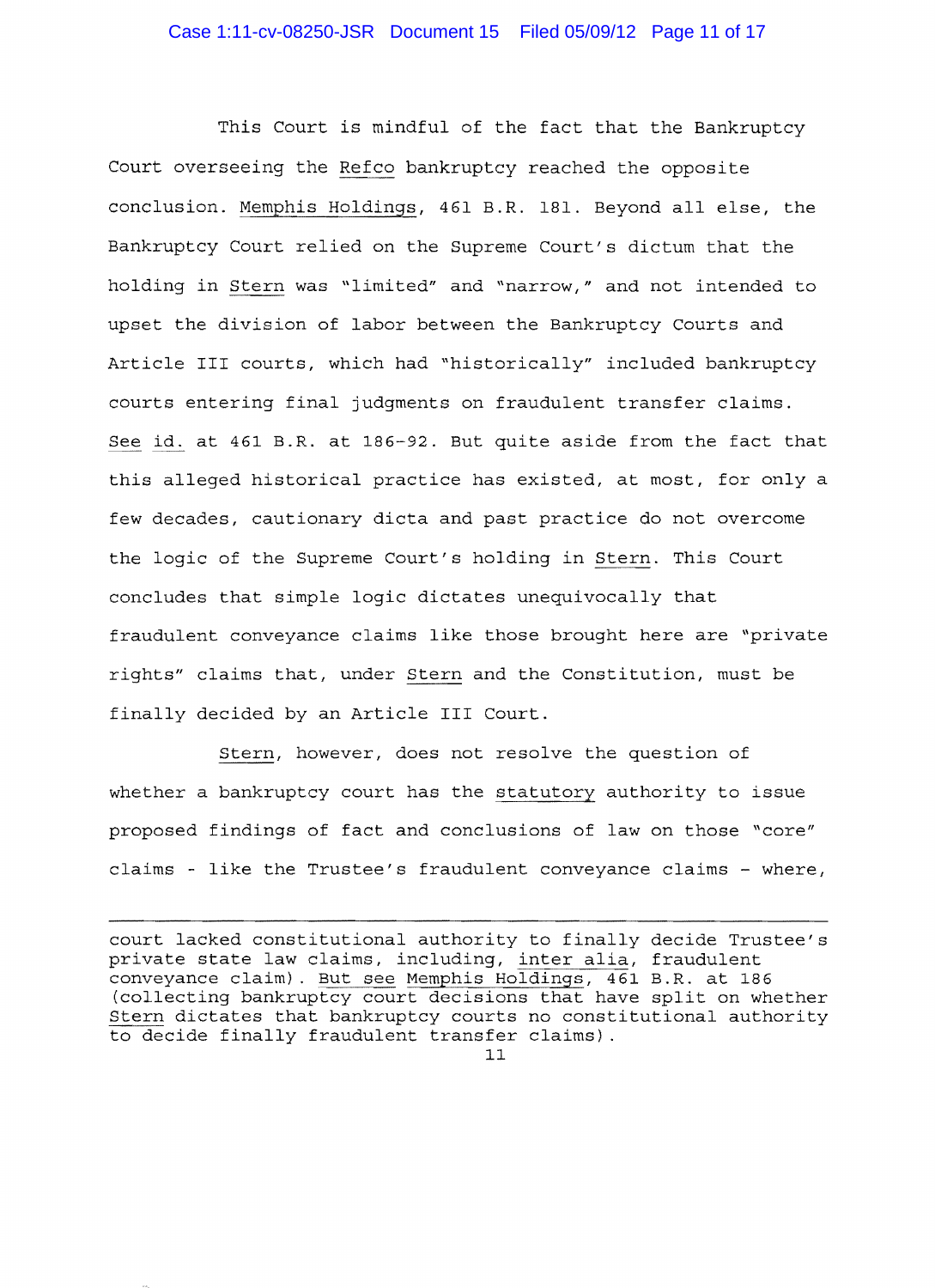#### Case 1:11-cv-08250-JSR Document 15 Filed 05/09/12 Page 12 of 17

under Stern, it does not have the constitutional authority to issue final judgments. For non-core claims that are "related to" a bankruptcy proceeding, the statutory authority is clear: "the bankruptcy judge shall submit proposed findings of fact and conclusions of law to the district court, and any final order or judgment shall be entered by the district judge after considering the bankruptcy judge's proposed findings and conclusions and after reviewing de novo those matters to which any party has timely and specifically objected."  $\S$  157(c)(1). For core claims, however, the Bankruptcy Code simply provides that a bankruptcy court "may enter appropriate orders and judgments." 28 U.S.C. § 157(b) (1). Of course, § 157(b) (1) was enacted before Stern, when Congress still assumed that a bankruptcy court had the constitutional power to issue final judgments in all core proceedings as authorized by statute. Nonetheless, the result is that there is no express authority that authorizes a bankruptcy court to issue reports and recommendations in those core proceedings where the bankruptcy court lacks constitutional authority to issue final judgment.

This Court, however, in line with most other district and bankruptcy courts, concludes that a bankruptcy court does have the power (statutory and otherwise) to issue a report and recommendation on such claims. See Coudert Bros., 2011 WL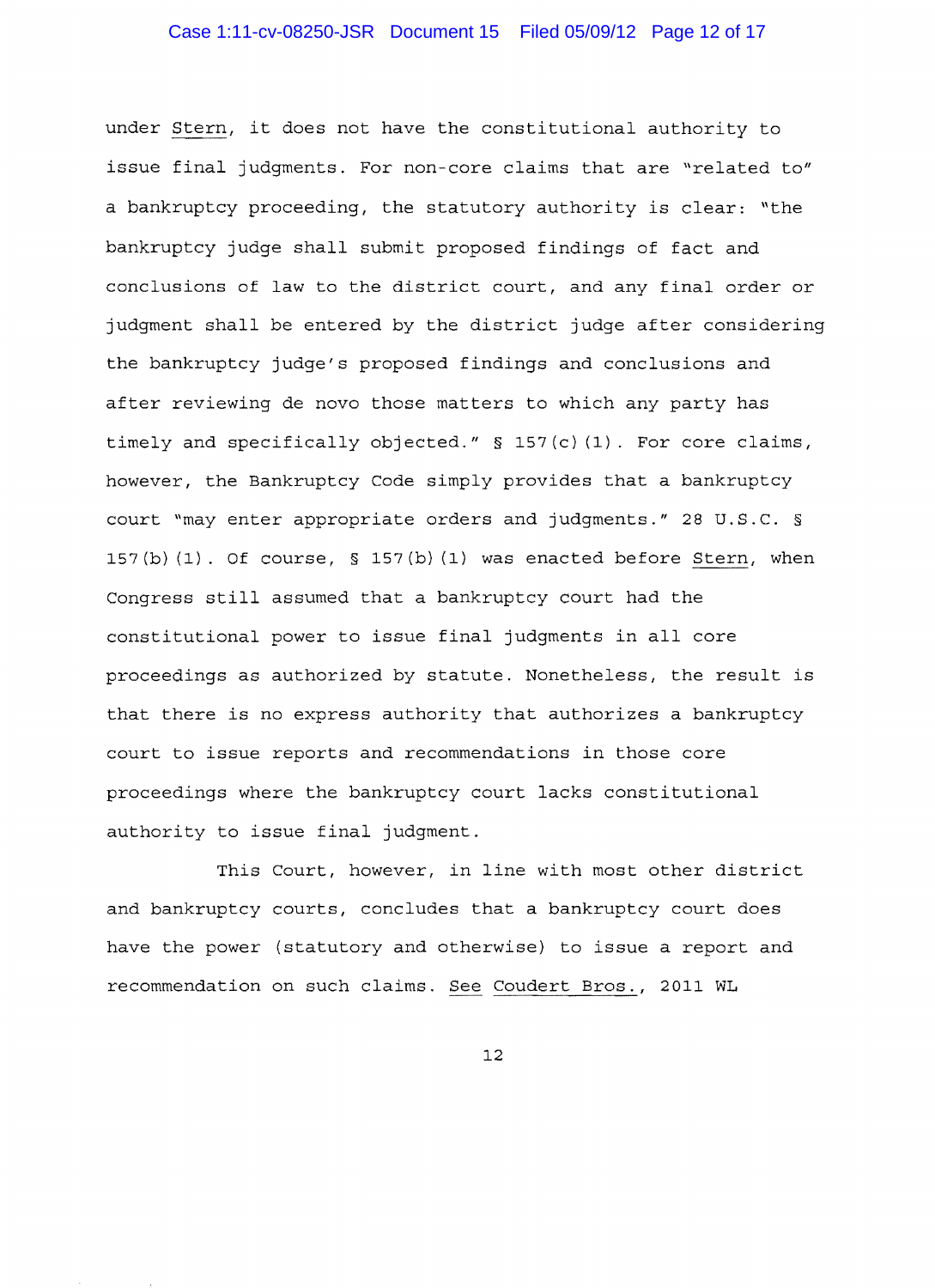5593147, at \*13; In re Containership Co. (TCC) A/S, No. 11-12622 (SHL) , 2012 WL 443716, at \*11 (Bankr. S.D.N.Y. Feb. 10, 2012); Memphis Holdings, 461 B.R. at 192-94; see also In re Canopy Financial, Inc., 464 B.R. 770, 773-75 (N.D. Ill. 2011); Heller Ehrman, 464 B.R. at 355-57; In re Mortgage Store, Inc., 464 B.R. 421, 426-28 (D. Hawai'i 2011); In re Soporex, Inc., 463 B.R. 344, 365 (Bankr. N.D. Tex. 2011). In their origin, bankruptcy courts were court-appointed "referees" who functioned much as magistrate judges to assist the district courts in carrying out their work. See Northern Pipeline, 458 U.S. at 53. After Northern Pipeline largely eviscerated Congress' attempt to create formal autonomous bankruptcy courts, see id.; see generally Troy A. McKenzie, Judicial Independence, Autonomy, and the Bankruptcy Courts, 62 Stan. L. Rev. 747, 757-66 (2011), Congress returned to the previous system of bankruptcy judges assisting the district courts, by enacting the Bankruptcy Amendments and Federal Judgeship Act of 1984, codified in 11 U.S.C. § 157, pursuant to which bankruptcy courts had authority only over the cases referred to them by the District Courts. See 11 U.S.C. § 157(a) (district court can refer bankruptcy cases to bankruptcy courts); 28 U.S.C. § 1334 (district courts have original jurisdiction for all bankruptcy cases); Lyondell Chem., 2012 WL 1038749, at \*4. Although the district courts could withdraw the reference,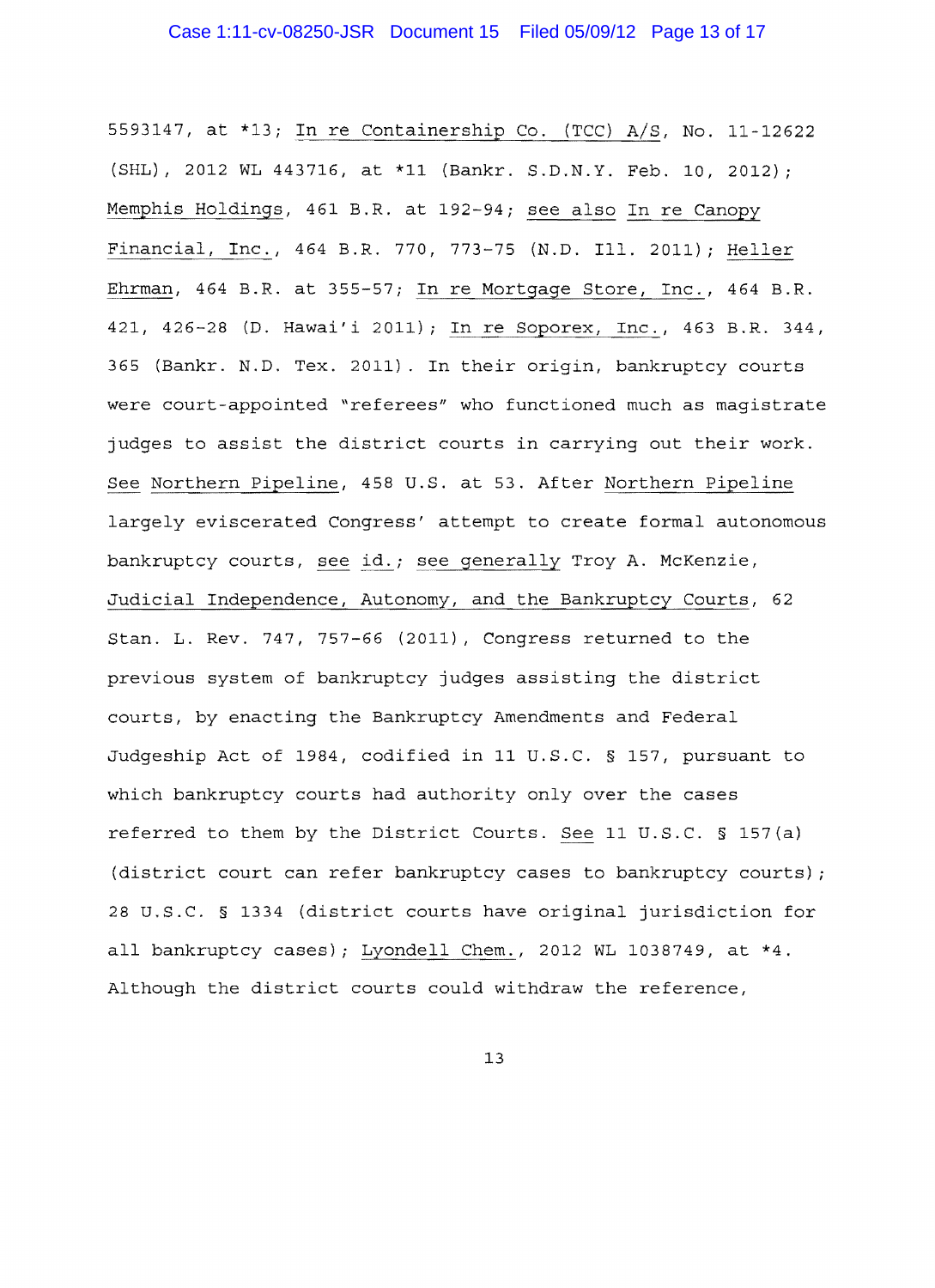#### Case 1:11-cv-08250-JSR Document 15 Filed 05/09/12 Page 14 of 17

nevertheless, Congress, in enacting § 157 clearly "wanted Bankruptcy Judges to finally adjudicate bankruptcy-related matters whenever Article III permitted them to do so, and to issue recommended findings subject to de novo review in the District Court whenever it did not." Coudert Bros., 2011 WL *5593147 1* at \*13. These circumstances thus create one of the rare exceptions to the "plain meaning" rule of statutory construction. To the extent that, as a result of Stern, the power of a bankruptcy court to issue a final judgment in those "core" cases involving "private rights" is no longer permissible, effect should be given to Congress' clear intent that, whenever a bankruptcy court lacks the power to render a final judgment, it should render a report and recommendation. See Memphis Holdings, 461 B.R. at 193.

Indeed, it is by no means obvious that legislative permission is needed for this to occur. In referring bankruptcy matters to the bankruptcy court, a district court may inherently have the same right to require that the bankruptcy court prepare a non binding report and recommendation to assist the district court as it might require of a magistrate judge or special master -- provided the report is subject to de novo review. To this end, the Southern District of New York, on February 1, 2012, amended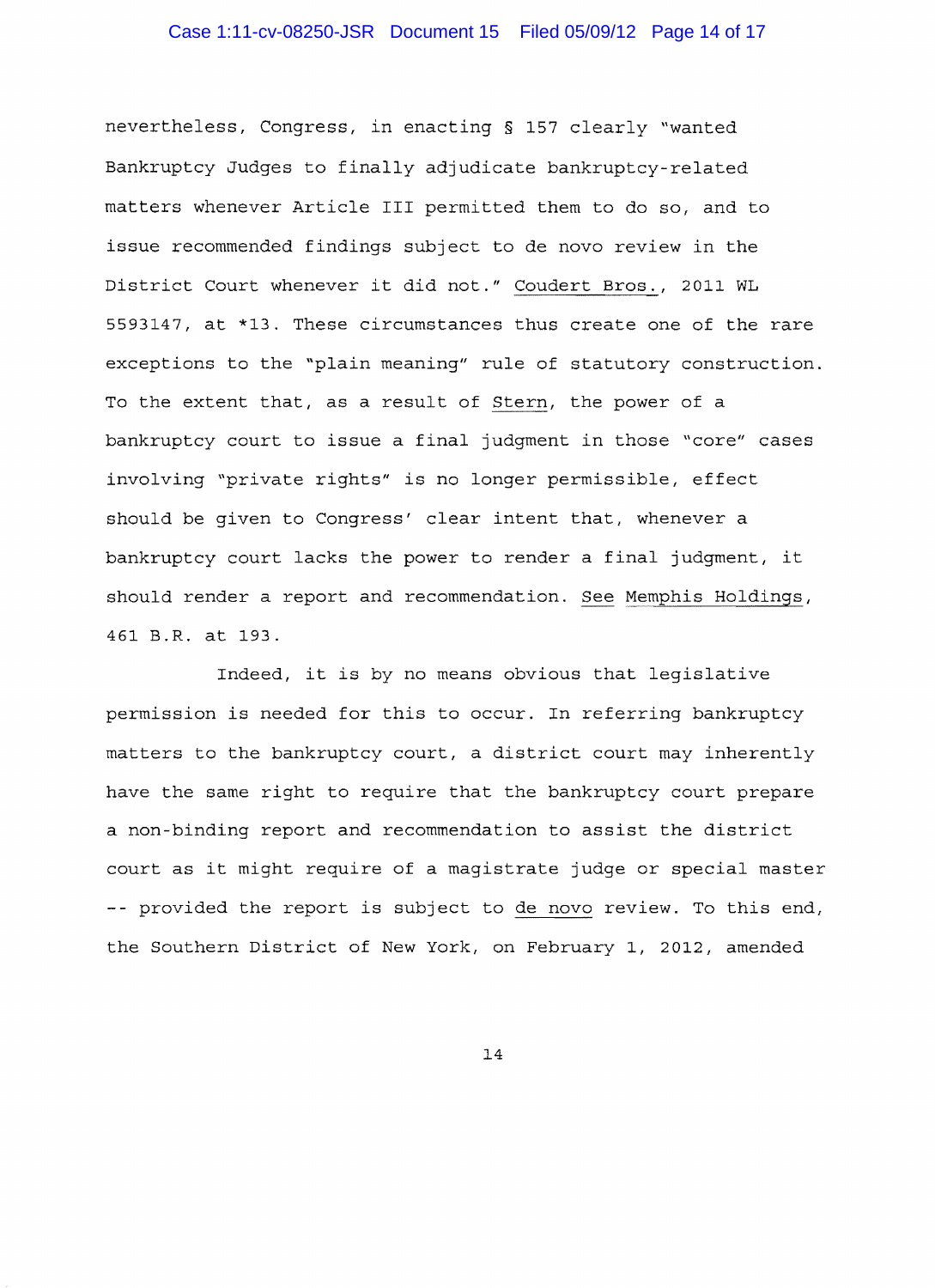the Standing Order referring bankruptcy cases to the Bankruptcy Court to provide as follows:

If a bankruptcy judge or district judge determines that entry of a final order or judgment by a bankruptcy judge would not be consistent with Article III of the United States Constitution in a particular proceeding referred under this order and determined to be a core matter, the bankruptcy judge shall, unless otherwise ordered by the district court, hear the proceeding and submit proposed findings of fact and conclusions of law to the district<br>court. The district court may treat any order of the The district court may treat any order of the bankruptcy court as proposed findings of fact and conclusions of law in the event the district court concludes that the bankruptcy judge could not have entered a final order or judgment consistent with Article III of the United States Constitution.

In re Standing Order of Reference Re: Title 11, 12 Misc. 32 (S.D.N.Y. Feb. 1, 2012). Such an order, this Court concludes, is well within the inherent powers of a federal district court.

Having determined that the Bankruptcy Court has the authority to issue a report and recommendation on the underlying motion to dismiss, there is no reason for the Court to withdraw the reference on the underlying motion or the adversary proceeding as a whole. This is not a matter of mandatory withdrawal or of sua sponte withdrawal by the district court. Rather, it is a matter of permissive withdrawal under § 157(d). To determine whether a party has shown "cause" for permissive withdrawal under § 157(d), the Second Circuit, prior to Stern, directed that the district court weigh several factors:

(1) whether the claim is core or noncore, (2) what is the most efficient use of judicial resources, (3) what is the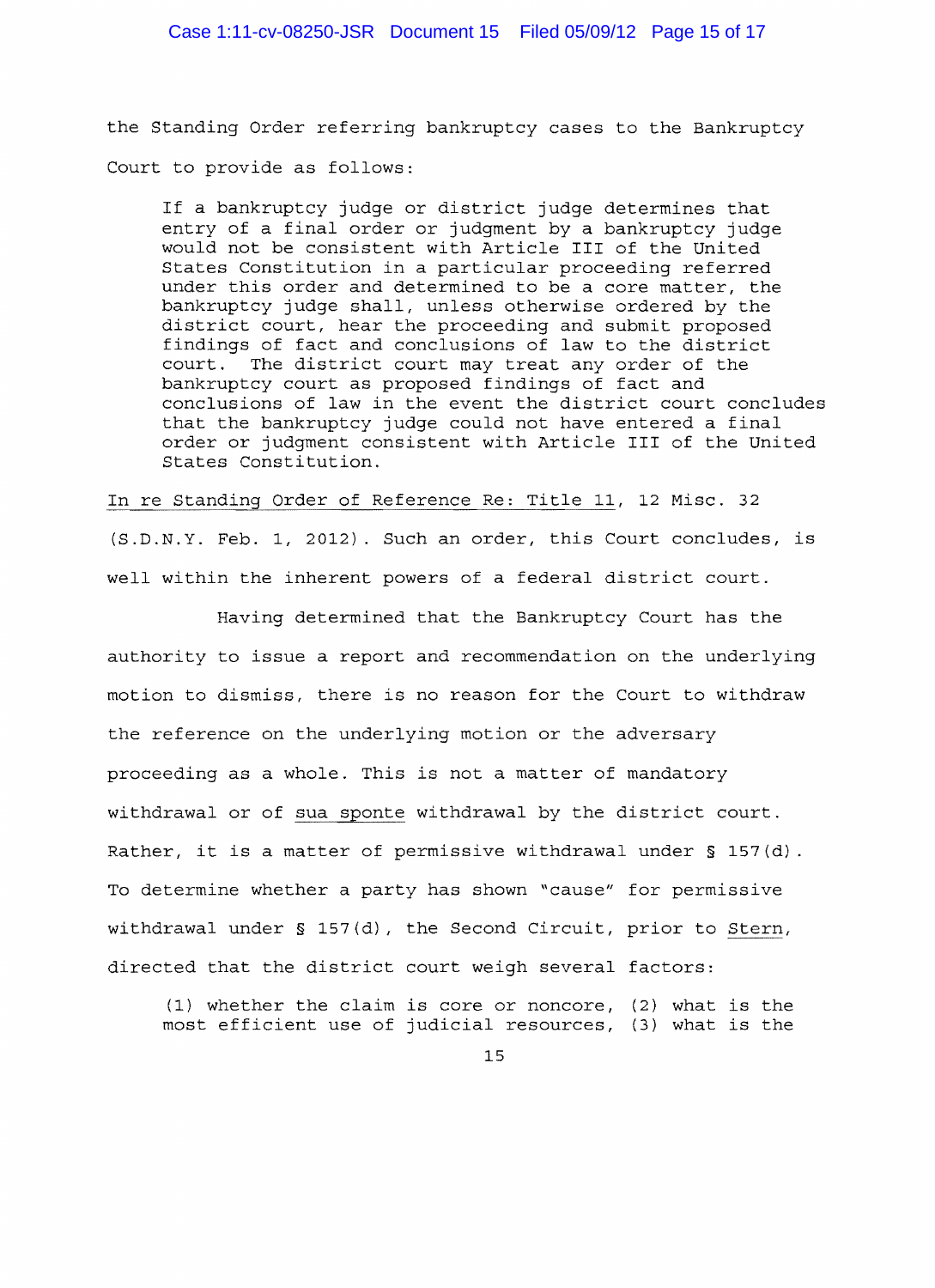delay and what are the costs to the parties, (4) what will promote uniformity of bankruptcy administration, (5) what will prevent forum shopping, and (6) other related factors.

In re Burger Boys, Inc., 94 F.3d 755, 762 (2d Cir. 1996) (paraphrasing Orion, 4 F.3d at 1101). This can still be applied after Stern, as long as the bankruptcy court only retains the power to issue reports and recommendations in private rights cases.

The fraudulent conveyance claims here presented are core claims. The Bankruptcy Court has already spent three years working on this adversary proceeding and is intimately familiar with its details. While it will now have to issue a report and recommendation, rather than a final judgment, and the district court will have to review the matter de novo, experience strongly suggests that having the benefit of the report and recommendation will save the district court and the parties an immense amount of time. And, while Movants cite to their jury demand as a reason to withdraw the reference now, the Court may withdraw the reference if and when a trial is necessary, rather than at this early stage of deciding a motion to dismiss.

Accordingly, the Court directs that this adversary proceeding be now returned to the Bankruptcy Court for further proceedings consistent with this Opinion and Order.

SO ORDERED.

Jed Ruff